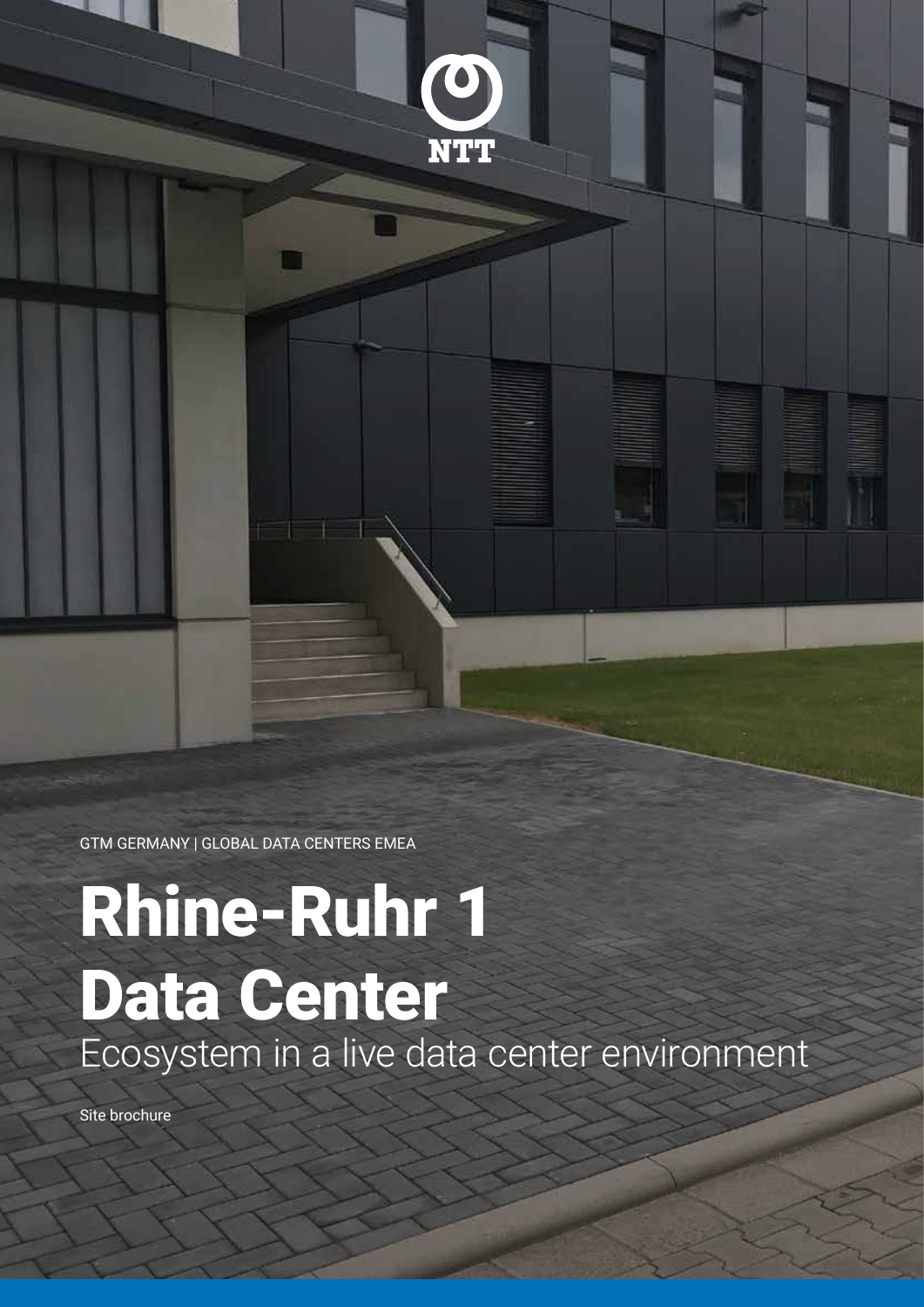

#### Home to the cloud

Rhine-Ruhr, located in the federal state of North Rhine-Westphalia, is the largest metropolitan region in Germany, with a population of over 10 million. Rhine-Ruhr is located at the center of the ›European Blue Banana‹, making it very well-connected to other major European cities and important German metropolitan areas. Rhine-Ruhr accounts for a large amount of the German economy GDP, and is home to some important economic regions, such as Dusseldorf, Essen, Cologne and Bonn. Twelve Fortune Global 500 companies reside in the region, among them two are located in Bonn, Deutsche Post AG and Deutsche Telekom AG. Rhine-Ruhr is a highly industrialized region, and in recent years has developed important financial services and technology industries.

Rhine-Ruhr 1 Data Center is NTT's tenth data center and located within a 11,400 sqm facility situated in Bonn, about a 25 minutes drive from Cologne-Bonn Airport. After completion of both construction phases, our location will offer a total of about 5,400 sqm of high availability colocation space and total power capacity of 8 MW.

#### A solution for every requirement

With a total of 2,700 sqm IT space and a maximum of 4 MW in building A, Rhine-Ruhr 1 offers a secure and highly available data center infrastructure for our clients in the public sector. We provide you with the best possible physical and technical infrastructure supported by 2n UPS systems, n+1 generator backup, as well as highly redundant cooling systems. Rhine-Ruhr 1 holds multiple certifications and is connected to major carrier hubs and cloud networks. To validate hybrid cloud services and innovations faster and at lower cost, our Technology Experience Labs provide the perfect hosted ecosystem in a live data center environment.

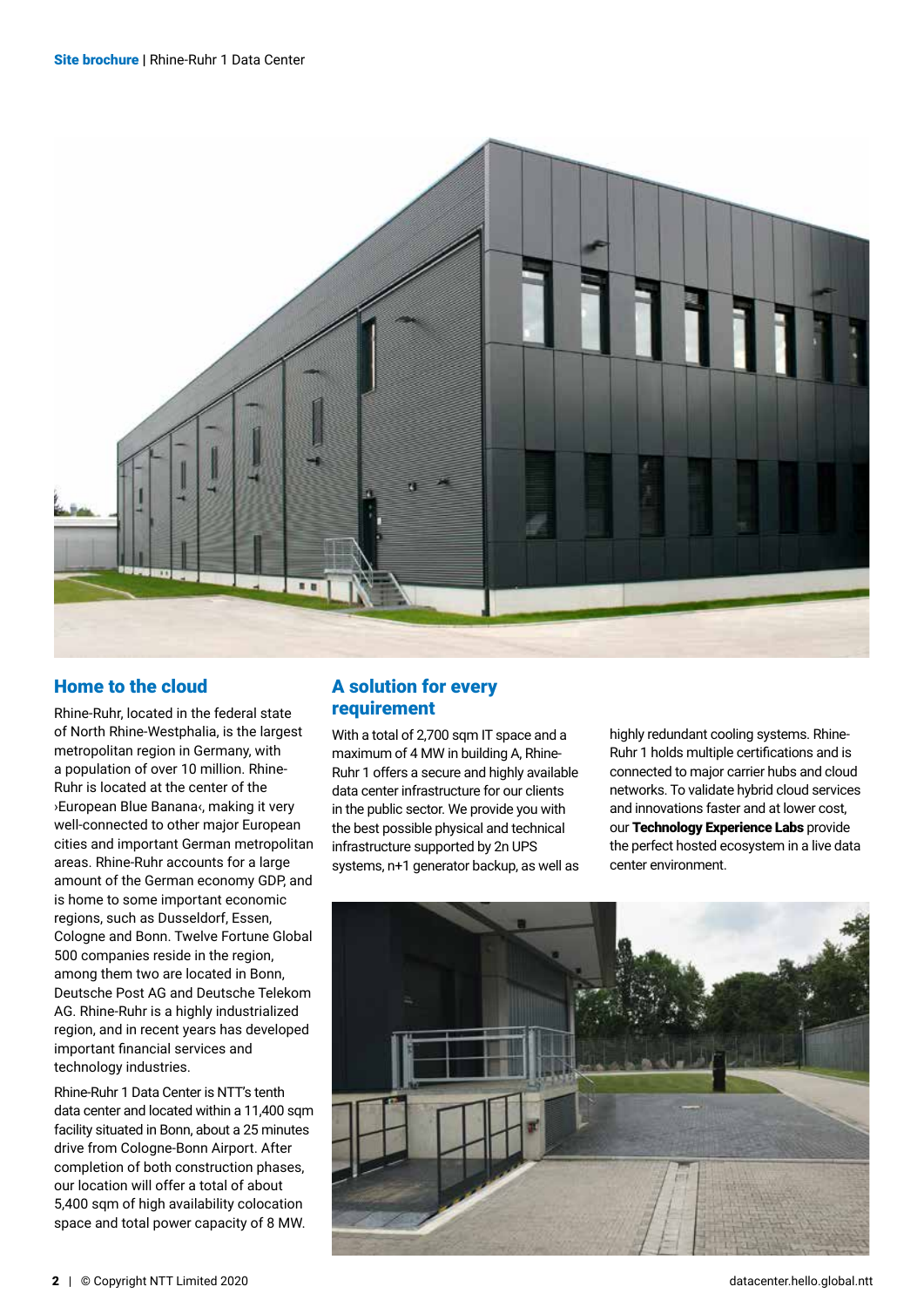#### Secure and flexible space built to your specifications

Your requirements are the most important aspect of our service offering. You choose, we deliver. Whether you select a building shell which you configure yourself, or we construct it according to your specifications, or even if you want to rent a single rack in our shared environment, we can accommodate your needs. We will also ensure the space is highly available through our years of engineering critical data centers while maintaining high levels of security to keep your infrastructure and data safe.

#### **Infrastructure**



#### Data center space

- 2,700 sqm of IT space in building A (5,400 sqm once fully built out)
- flexible colocation deployments: single rack colocation, cages, suites, turnkey build to suites, shell and core solutions
- ancillary spaces (offices, storages, and pre-installation rooms) available
- common areas such as meeting rooms and catering area

#### Cooling

- high efficient chiller systems with free-cooling integrated or separated recoolers and own-programmed, weather-dependent energy management systems
- CRAH units in the suites and technical rooms
- additional ground water cooling for building A
- concurrently maintainable AHUs providing fresh air pressurization and humidity control to data suites
- cold aisle containment to support high densities and maximize efficiencies
- heat recovery with heating pumps for pre-heating the emergency standby power systems and offices



Supporting products and services

Overview of our main product offerings:

#### **Power**

Fully-fitted

Shell and core

- off-site substations delivering 15 MVA of power
- maximum client IT load of 8 MW (once fully built out)
- average power density of 1.5 kW/sqm
- power supply at medium level 10 kV from two separate feeds
- two separate UPS systems per building section (A- and B-supply) with 2n redundancy
- redundantly designed emergency power system with diesel generators n+1 per building

#### Fire protection

- automatic digital fire alarm system on all levels with point and air aspiration detectors
- Very Early Smoke Detection Alarm Systems (VESDA) in the return air path
- firefighting system based on a nitrogen extinguishing gas system
- fire protection walls to a minimum of 90 minutes separation

# **Time!**

Multi service interconnection platform

#### **Security**

Colocation rack Carrier rack

Cross connects Remote-hands

**Cage** Suite

Area

- Service Control Center for security and operation with 24/7 fallback to Frankfurt 1
- redundant monitoring of all critical functions underpinned by standardized security processes and the multilevel security zone principle, secures the rental area and the technical operation
- palisade fencing supported by a security perimeter fence to protect the data center area
- video surveillance systems for the external perimeter, plant areas, and data halls
- ram-raid bollard protection in accordance to BS PAS 68:2013
- card swipe entry/exit to all doors and persons separation locks per data center building
- preventive risk assessment as well as continuous testing and training of operating personnel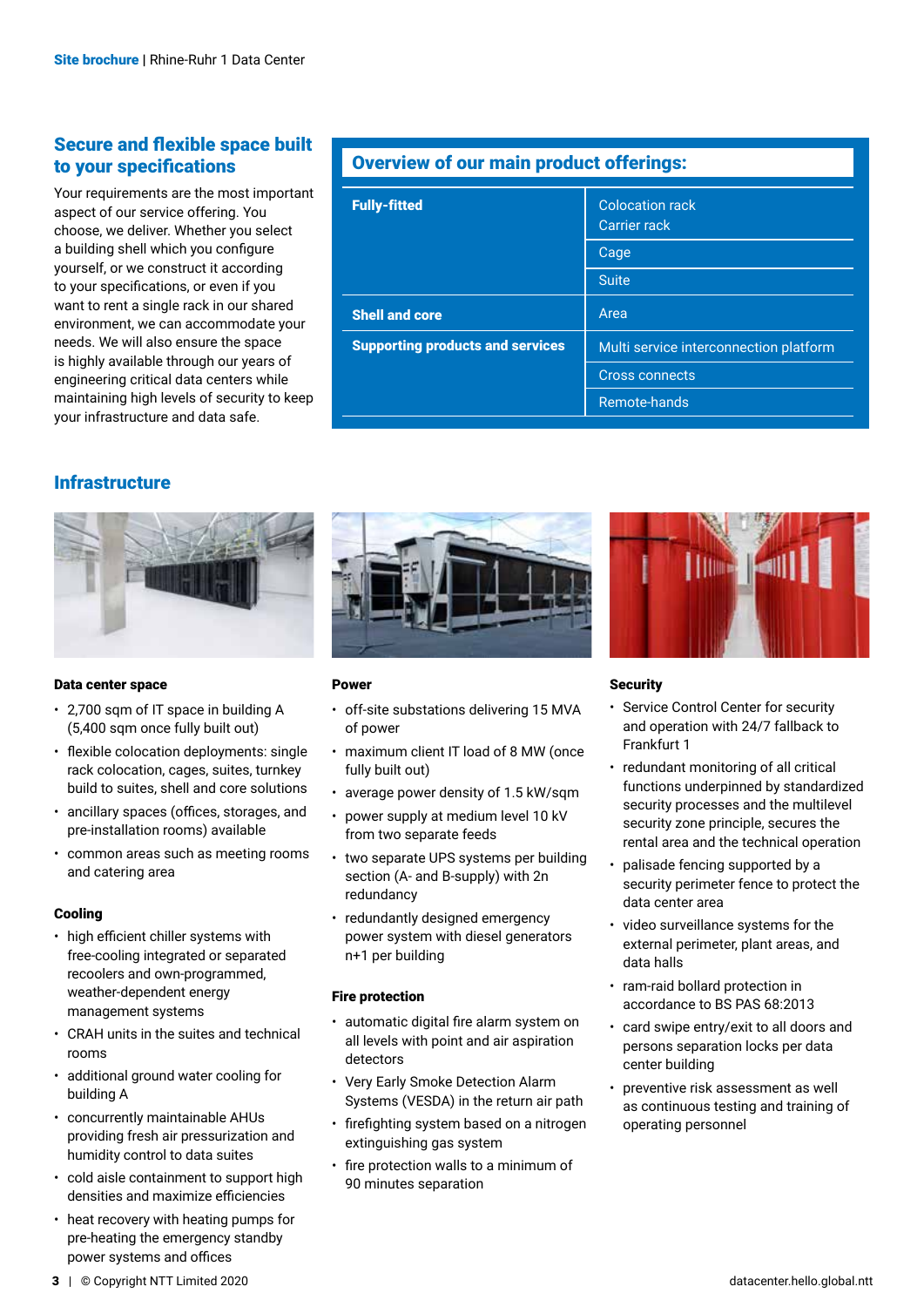#### **Connectivity**

- carrier-neutral
- carrier mix from global tier 1 supplier to regional supplier
- connectivity to the major carrier hubs
- pre-spliced dark fiber available on demand
- redundant cabling infrastructure with diverse paths
- pre-cabling to support fast cross connect deployments
- high-performance internet access
- inter data center connectivity between NTT data centers for geo-redundant solutions
- multi cloud interconnection platform to connect our clients to major cloud service providers such as Amazon Web Services, Microsoft Azure, and Google Cloud Platform

#### Technology Experience Lab

- Technology spaces: Globally available facilities in productive data centers of NTT that bring together more than 140 technology partners to enable prospects and clients to test and validate, but also innovate on the latest technologies.
- Industry communities: Today, information technologies are a key enabler to many organizations. Our industry communities help these organizations to identify relevant technology providers and connect with helpful contacts.
- Start-ups and Venture Capital: Many times, start-ups are major drivers when it comes to disrupting various industries. Our start-up unit brings together startups, corporates and venture capitalists to enable and accelerate innovation.

#### Additional services

- client implementation
- installation services
- remote-hands service provided by the technical infrastructure on-call service
- facility services

#### Global data center network

• part of the NTT family of over 160 data centers around the world

- connectivity options to the global NTT network
- access and use of Technology Experience Labs with a worldwide partner network

#### Service Level Agreement

- 99.999% power uptime availability
- climate control conditions in line with ASHRAE guidelines

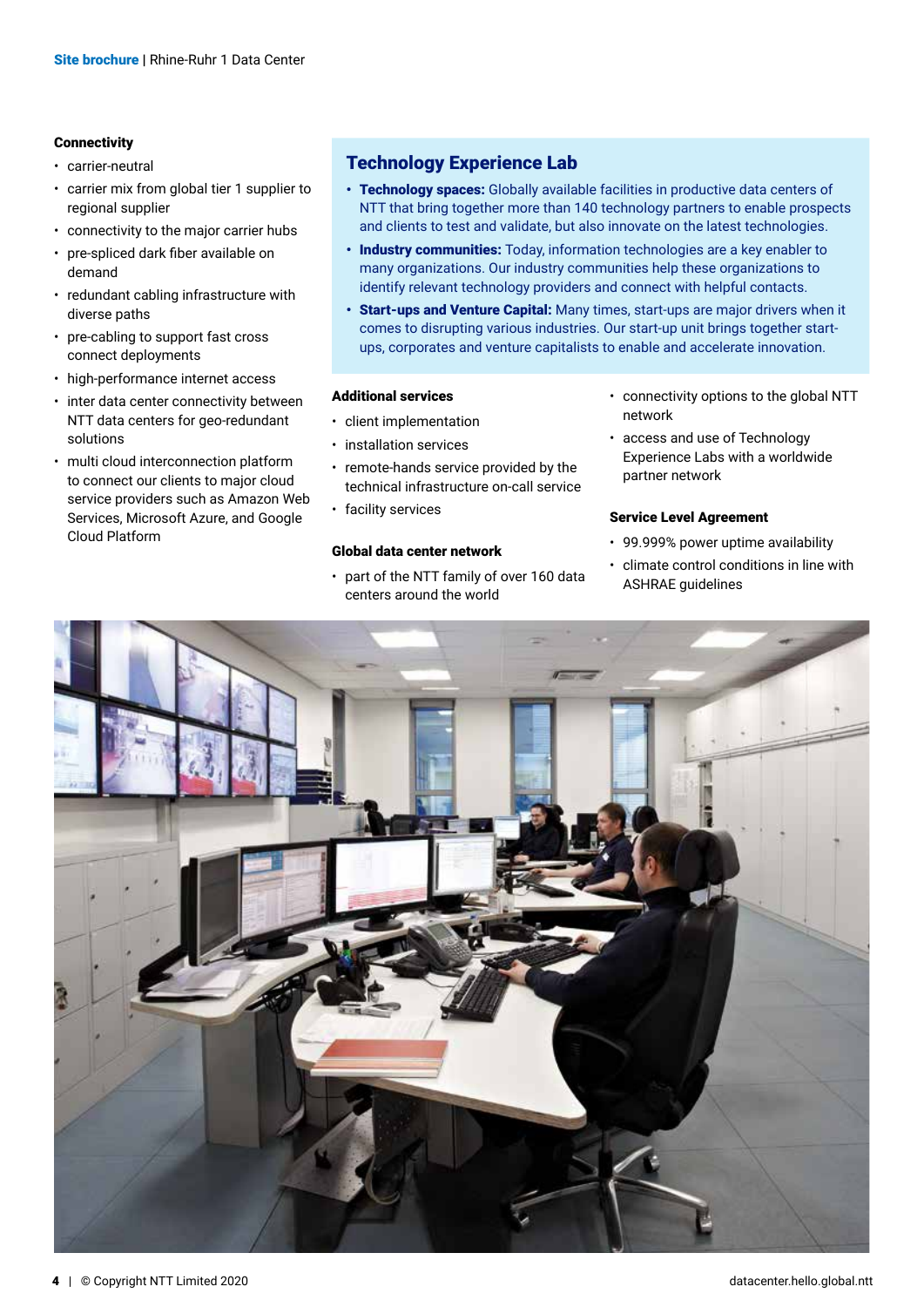



#### About the Global Data Centers division of NTT Ltd.

Global Data Centers is a division of NTT Ltd. and incorporates DPA, e-shelter, Gyron, NetMagic, NTT Indonesia Nexcenter,<br>RagingWire and other NTT Communications group data ce RagingWire and other NTT Communications group data center N divisions. Our combined global platform is one of the largest in the world, with over 160 data centers spanning more than 20 countries and regions including North America, Europe, Africa s and regions including from America, Earope, American<br>and APAC. As a neutral operator, we offer access to multiple<br>cloud providers. a large variety of internet exchanges and cloud providers, a large variety of internet exchanges and<br>telecommunication notwork providers including our own l telecommunication network providers including our own IPv6 compliant, tier 1 global IP network. Our clients benefit from tailored infrastructure and experience consistent best practices in design and operations across all of our highly reliable. scalable, and customizable data centers. eration<br>tomiz<br>1<mark>ecti</mark>



#### Flexible connection to data centers and clouds: 20+ countries and 500,000 sqm server space

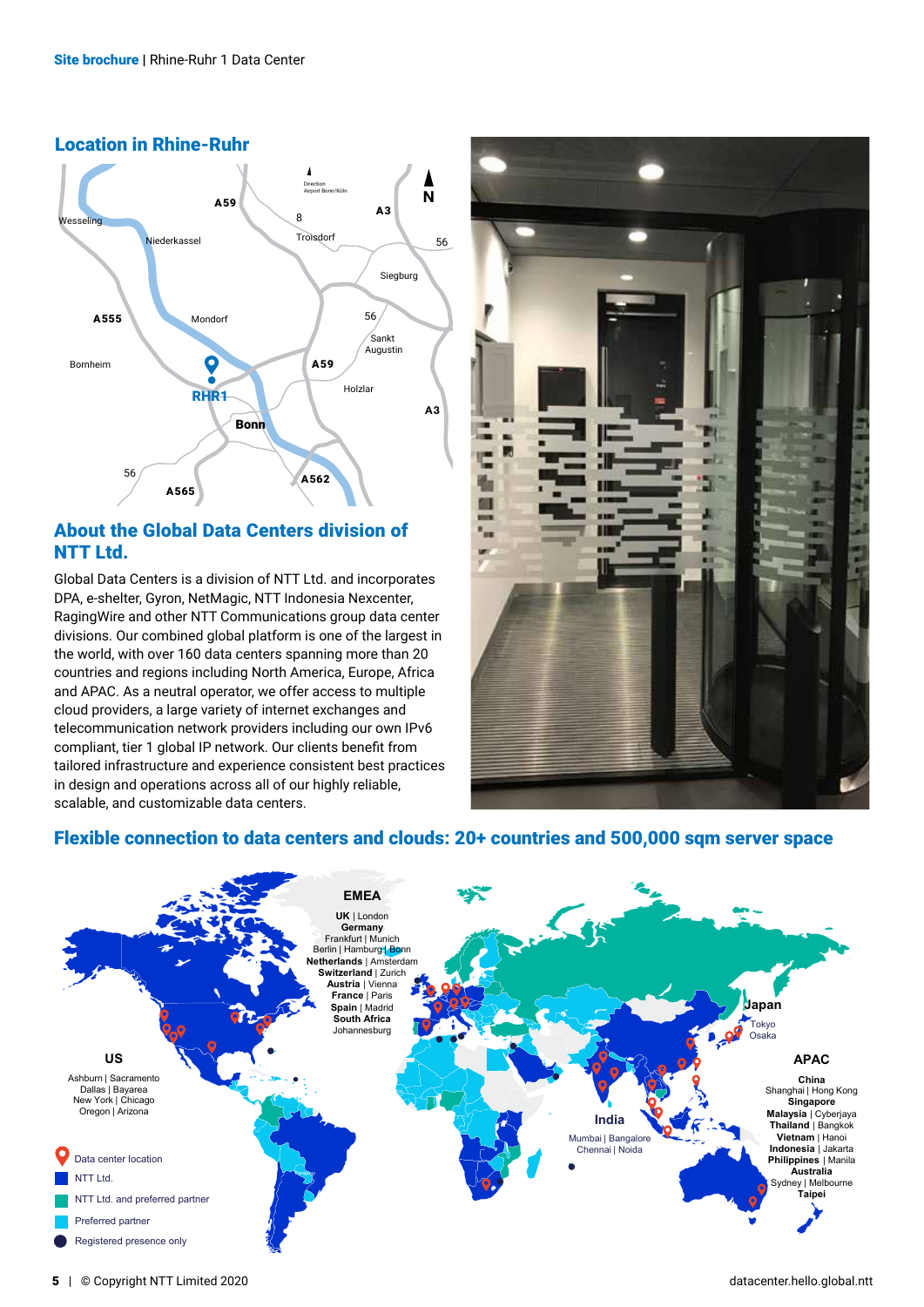## NTT in numbers and facts

Site brochure | Rhine-Ruhr 1 Data Center



Over 40,000 people are working for NTT Ltd. worldwide



Delivering services in more than 200 countries



 $\bullet$ 

NTT

### Technology solution

We have a full suite of technology solutions to help you create value.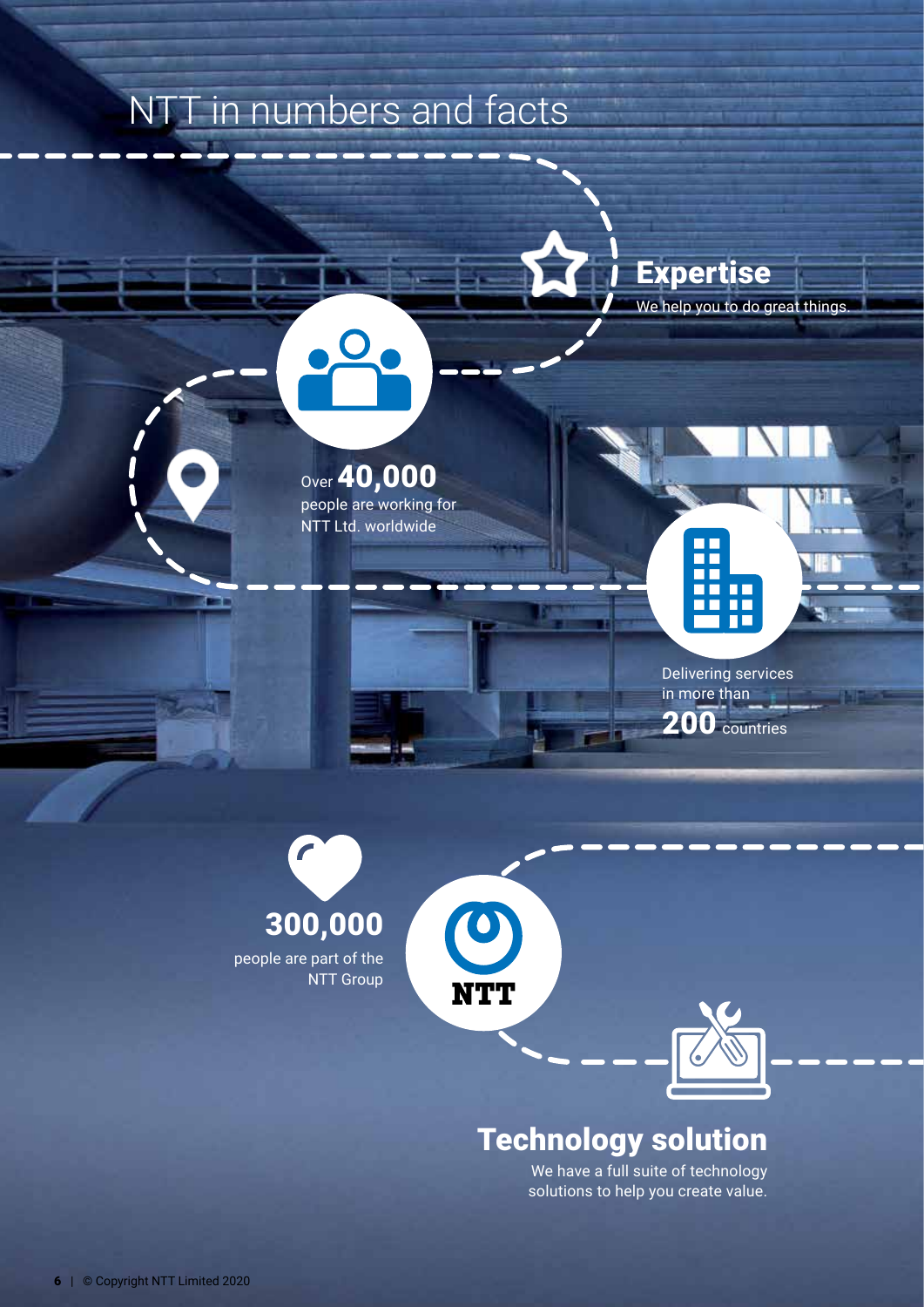

Site brochure | Rhine-Ruhr 1 Data Center

**NEWS** 

Partner

We work together with you. We're an extension for your business.

## Intelligent

For us, intelligent means helping you to be data driven, connected, digital, and secure.



5

。<br>目

## **Globally**

We are wherever you are, making it easier for you to focus on your core business.



**Outcomes** 

We shape the outcomes you're looking for.



years of heritage in the NTT Group